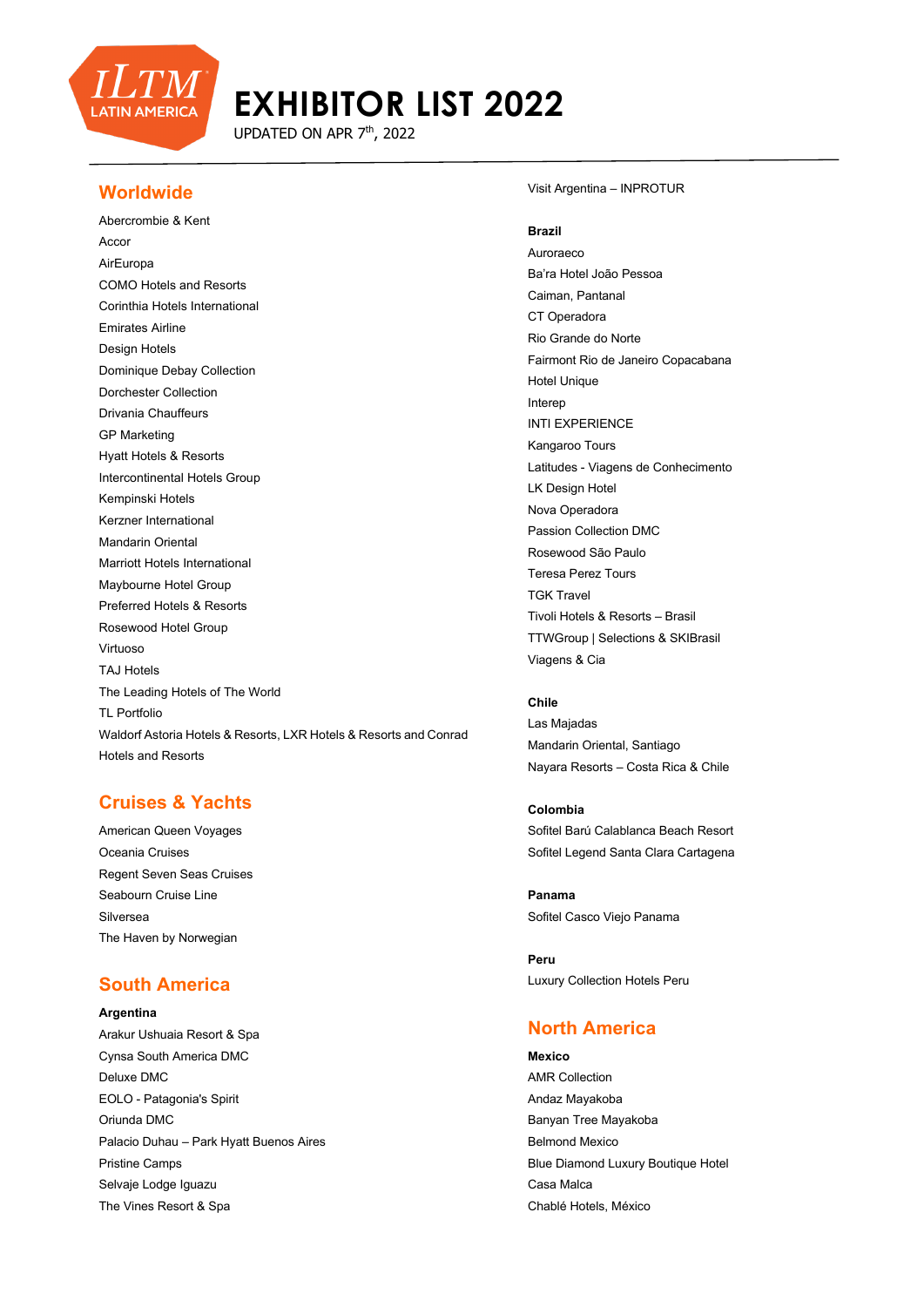

UPDATED ON APR 7<sup>th</sup>, 2022

Conrad Tulum

Fairmont Mayakoba Grupo Presidente Iberostar Hotels & Resorts La Casa De La Playa Las Ventanas al Paraíso, A Rosewood Resort NIZUC Resort & Spa Palmaïa - The House of AïA RCD Hotels Rosewood Mayakoba Sofitel Mexico City Reforma The Ritz-Carlton, Cancun The St. Regis Mexico City Waldorf Astoria Cancun

#### **USA**

Acqualina Resort and Residences Cadillac Hotel & Beach Club, Autograph Collection Carrillon Miami Wellness Resort Conrad New York Midtown Fontainebleau Miami Beach Four Seasons Resort Orlando at Walt Disney World® Resort JW Marriott Miami Turnberry Resort & Spa Lotte New York Palace Montage International Mr. C Hotels NYC & Co. The Carlyle, A Rosewood Hotel The Maybourne Beverly Hills The Miami Beach EDITION The Ritz-Carlton Bal Harbour The Ritz-Carlton Orlando, Grande Lakes The Ritz-Carlton South Beach The St. Regis Bal Harbour Resort The St. Regis New York Trump Hotels

## **Central America & The Caribbean**

Sandals Hotels & Resorts

#### **Anguilla**

Anguilla Tourism Board Belmond Caribbean Zemi Beach House Hotel & Spa

**Antigua and Barbuda** Jumby Bay Island

**Aruba** The Ritz-Carlton, Aruba

**Bahamas** Rosewood Baha Mar The Cove Atlantis

**British Virgin Islands** Rosewood Little Dix Bay

**Cayman Islands** Cayman Islands Department of Tourism

**Costa Rica** Nayara Resorts – Costa Rica & Chile

**Dominican Republic** Tortuga Bay Puntacana Resort & Club

**Saint Barthélemy** All About St. Barts Cheval Blanc St.Barth Isle de France Comité Territorial du Tourisme de Saint-Barthélemy Conexão St. Barth Eden Rock Villa Rental Hotel Le Tropical Le Barthélemy Hotel & Spa Le Sereno St Barths Rosewood Le Guanahani St. Barth

**Saint-Martin** Saint-Martin

**St. Vincent and Grenadines** Mandarin Oriental, Canouan

### **Europe**

The Set Collection

**Belgium** Hotel Amigo Brussels, a Rocco Forte Hotel

**Croatia** Calvados Club Croatia – Luxury Travel DMC Grand Park Hotel Rovinj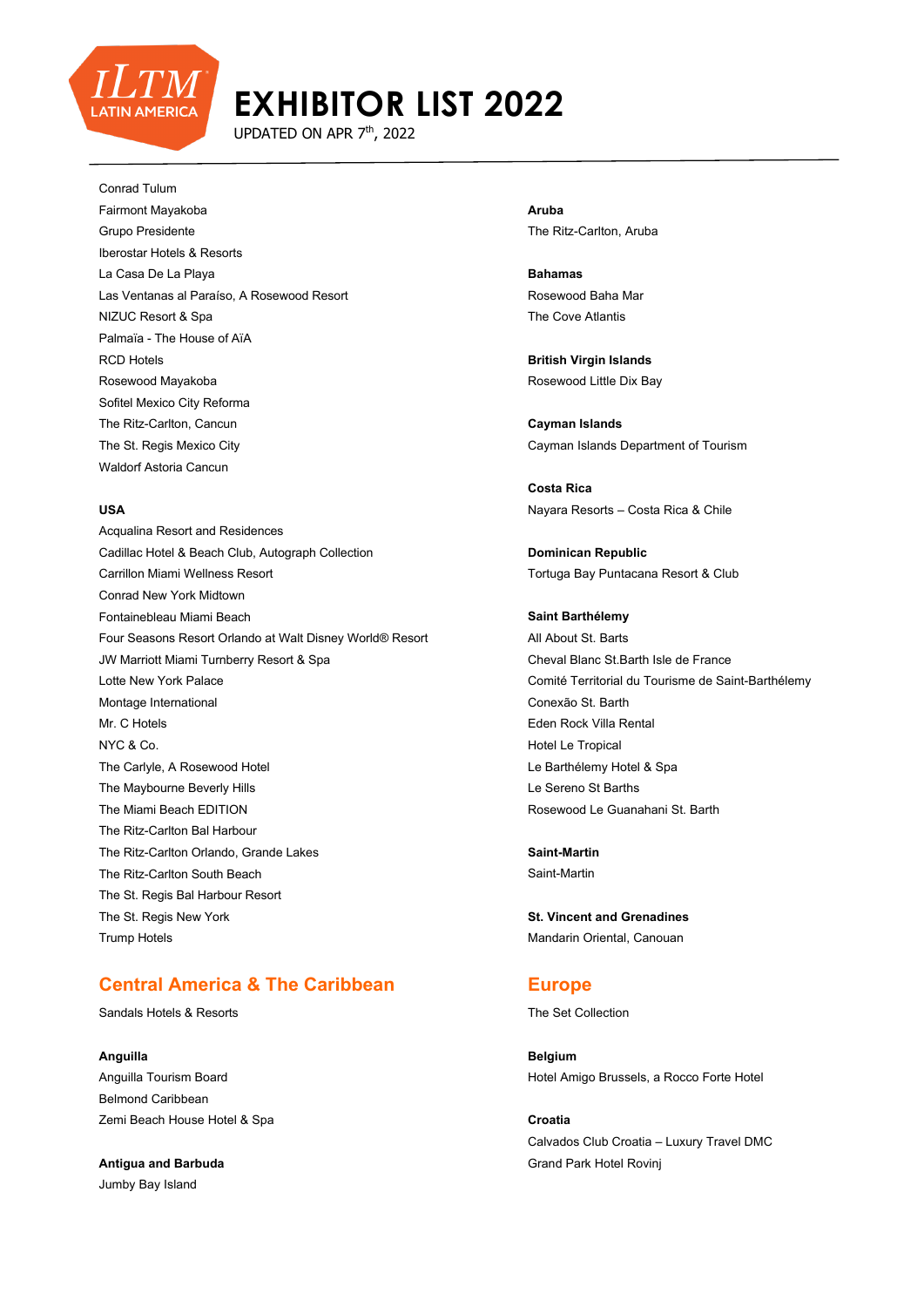

UPDATED ON APR 7<sup>th</sup>, 2022

#### **France**

Bvlgari Hotel Paris Cheval Blanc Paris France 24 Hôtel Belles Rives Hôtel de Crillon, A Rosewood Hotel Hôtel Du Louvre Hyatt Paris Madeleine InterContinentals France Kimpton Paris L'Apogée Courchevel Le Bristol Paris Le K2 Palace Mandarin Oriental, Paris Meeting the French Park Hyatt Paris-Vendôme Ritz Paris Saint James Paris Shangri-La Paris The Peninsula Paris

#### **Germany**

Miller Incoming The Ritz-Carlton, Berlin visitBerlin Premium Hotels

**Czech Republic** Czech Tourism

**Hungary** The Ritz Carlton, Budapest

#### **Italy**

Armani Hotel Milano Baglioni Hotels & Resorts Belmond Italy Borgo San Felice Hotel La Palma Capri Mandarin Oriental, Milan Marriott Luxury Venice Rocco Forte Hotels, Italy The St. Regis Florence The St. Regis Rome The St. Regis Venice

#### **Netherlands**

Pulitzer Amsterdam Sofitel Legend The Grand Amsterdam

**Monaco** Hôtel Hermitage Monte-Carlo

#### **Portugal**

1908 Lisboa Hotel Algarve Tourism Bureau Centro de Portugal Convento do Espinheiro, Historic Hotel & Spa El Corte Inglés Portugal Four Seasons Ritz Lisbon Hilton Hotel Porto Gaia InterContinental Hotels Portugal Lapa Palace, Olissippo Hotels Lumen Hotel - The Lisbon Light Show Luz Charming Houses Madeira Tourism Bureau Maison Albar Hotels – Le Monumental Palace Martinhal Family Hotels & Resorts Minor Hotels Portugal Palácio Ludovice Wine Experience Hotel Pestana Collection Hotels Pine Cliffs, a Luxury Collection Resort Porto Convention and Visitors Bureau Pousadas de Portugal Savoy Signature Sofitel Lisbon Liberdade Sublime Comporta TempoVip DMC Portugal The One Palacio da Anunciada The Yeatman Hotel Turismo de Lisboa Turismo de Portugal Turismo do Alentejo Valverde Hotel Vila Foz Hotel & Spa Vila Monte Farm House VILA VITA Parc Resort & SPA WINEnROUTE

#### **Spain**

Hotel Casa Fuster Catalan Tourist Board El Corte Inglés Four Seasons Hotel Madrid Gran Hotel Inglés Hotel Alfonso XIII Hotel Arts Barcelona Hotel Maria Cristina